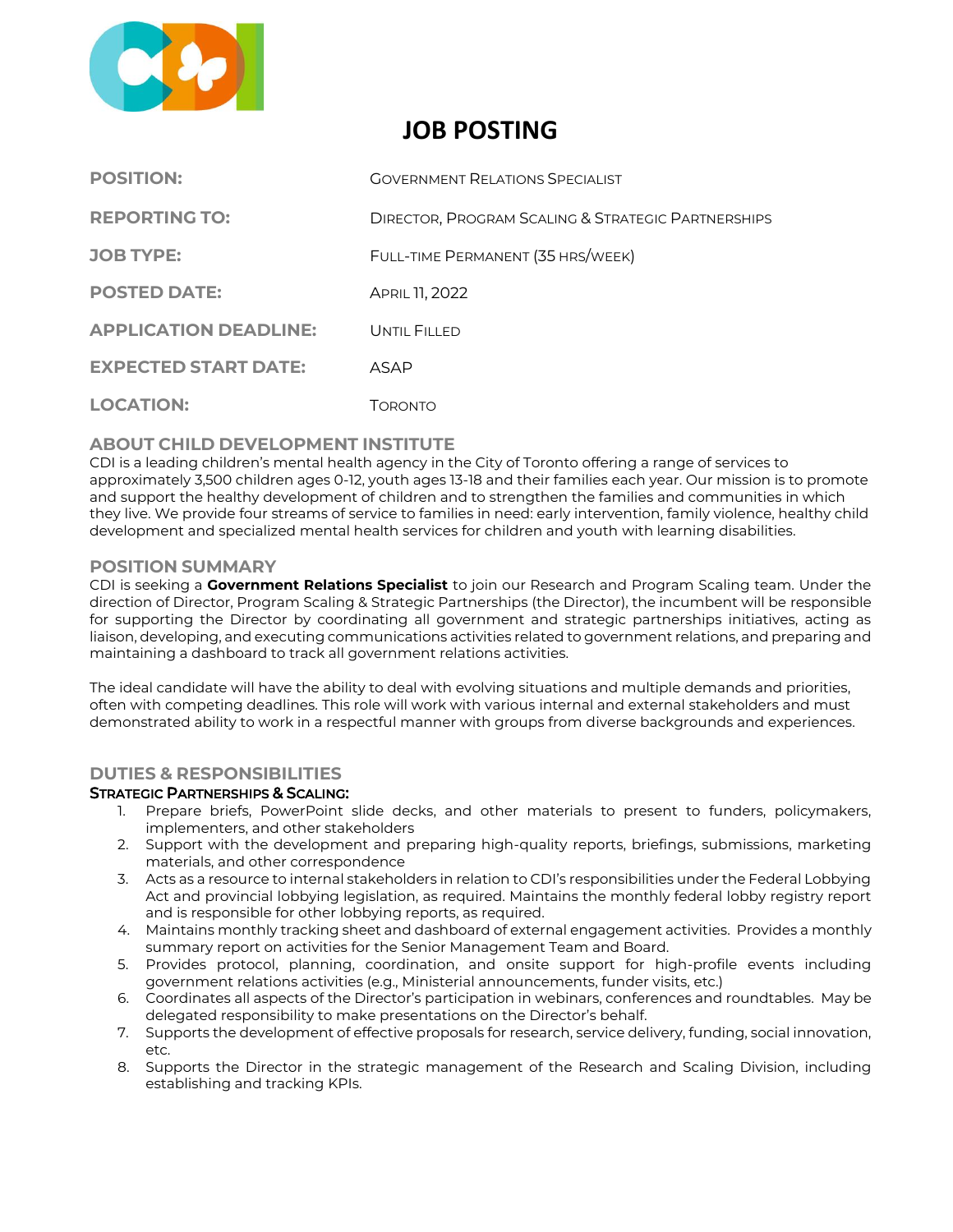## MARKETING AND COMMUNICATIONS

- 9. Works in collaboration with the CDI communications team to ensure CDI's communications products effectively target government and community audiences. This is to include pitching, developing, and issuing communications products such as news releases, story content, social media content, etc.
- 10. Coordinates and executes marketing and communications strategies
- 11. In collaboration with the CDI communication team, monitors news media, social media, and government press conferences as they relate to CDI and to the sectors in which we work. Provides the Director and CEO with immediate notifications, when appropriate, and a weekly briefing note.

#### ADMINISTRATIVE SUPPORT

- 12. Provides financial/budgetary support to the Director through reconciling invoices and expenses.
- 13. Assists in monitoring, managing and responding to queries via phone, email, and in person.
- 14. Manages and maintains a contact information database.
- 15. Coordinates and arranges meetings prepares agendas, reserves facilities, arranges catering, manages logistics, finalizes room set-up, takes minutes, distributes documentation, etc.
- 16. Performs other tasks and carries out projects that are required or assigned from time-to-time.

#### **MINIMUM QUALIFICATIONS AND SKILLS**

- University degree in Political Studies, Business, Marketing, Communications, English, or a related field.
- **■** Minimum three (3) years' work experience in government relations, fundraising, stewardship, communications, or public relations.
- Strong project management skills and experience, including developing and maintaining a project dashboard.
- Excellent verbal and written communication skills.
- Expertise with business graphics, document layout, development of presentation materials, application of brand guidelines
- Strong analytical abilities. Detail-oriented. Strong organizational, problem solving, presentation, and decision-making skills
- Experience within the non-profit environment preferred.
- Proficiency with MS Office 365 Suite
- A dedicated and flexible team player able to positively interact with team members and colleagues at all levels of the organization.

#### **WORKING CONDITIONS**

- **•** Day-to-day job duties are governed by concurrent and dynamic deadlines, with competing priorities and frequent interruptions.
- Fast-paced work environment.
- **•** Flexibility in hours will be required, including evening and/or weekend work due to meetings and events.
- Day and overnight travel to meetings and events may be required.

**COMPENSATION**: Salary is under review and is subject to skills, abilities, and qualifications.

#### **APPLICATION INSTRUCTIONS:**

**Please submit a chronological resume plus a three (3) slide ppt deck that summarizes why you are the ideal candidate to:**

#### Child Development Institute Human Resources E-mail: [careers@childdevelop.ca](mailto:careers@childdevelop.ca)

*Thank you in advance for your interest. However, due to the volume of resumes received, only those candidates selected for interviews will be contacted.* 

#### **DIVERSITY AND INCLUSION:**

*Child Development Institute is an Equal Opportunity Employer. We value inclusivity & diversity in the workplace. We*  actively encourage applications from members of groups with historical and/or current barriers to equity, including, but not *limited to,*

- *First Nations, Métis and Inuit peoples, and all other Indigenous peoples;*
- members of groups that commonly experience discrimination due to race, ancestry, colour, religion and/or spiritual *beliefs, or place of origin;*
- *persons with visible and/or invisible (physical and/or mental) disabilities; and*
- *persons of marginalized sexual orientations, gender identities, and gender expressions.*